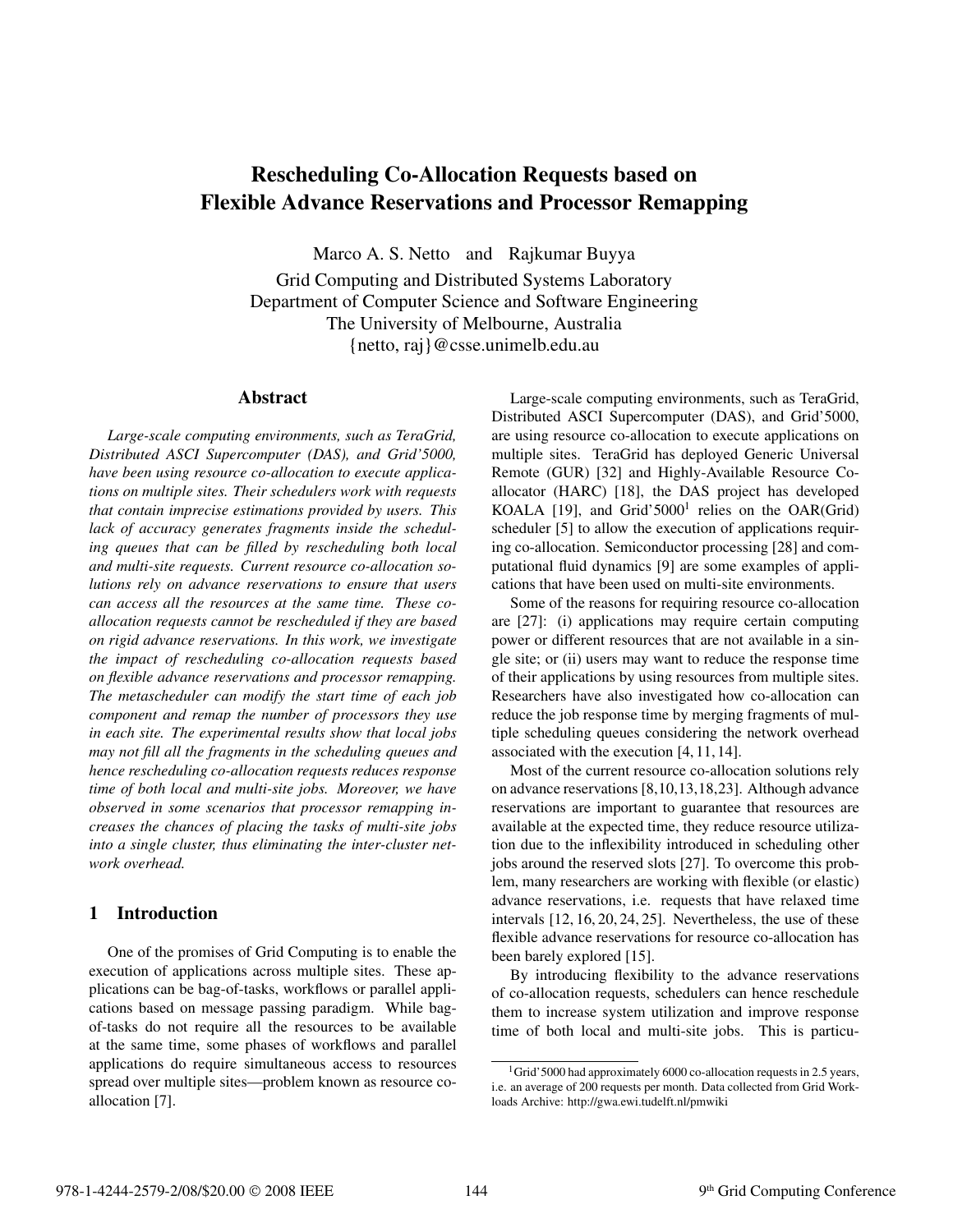larly necessary due to the wrong estimations provided by users [17, 29, 31].

Little research has been devoted to resource coallocation with rescheduling support [1, 2]. Therefore the primary contribution of this paper is a *resource coallocation model based on flexible advance reservations and processor remapping, which allows the rescheduling of multi-site parallel jobs* (Sections 3 and 4). The flexible advance reservations are used to shift the start time of the job components, whereas the processor remapping allows multi-site jobs to change the number of processors and clusters they use. These changes make it possible to remap multi-site jobs to a single cluster, thus eliminating unnecessary network overhead. The secondary contribution is the *evaluation of scheduling co-allocation requests considering both user-estimated and actual runtimes, as well as response time guarantees for local and multi-site requests* (Section 5). Current research on co-allocation assumes accurate estimation of application runtimes and does not provide users with response time guarantees once they receive their scheduling time slots.

We have evaluated our model and scheduling strategies with extensive simulations and analyzed several metrics to have a better understanding of the improvements achieved here. We also discuss issues on deploying the model on real environments. It is important to highlight that some of the ideas proposed in this work can be directly applied to the co-allocation of other resources such as network links, as well as scheduling of parallel phases in workflows.

## **2 Problem Description**

A metascheduler books resources across multiple autonomous sites to execute parallel jobs. Each site has its own scheduling queue and policies to manage both local and external requests. As resource providers rely on inaccurate runtime estimations, they must update their queues to produce better schedules. Therefore, they may also need to modify parts of a co-allocation request, named *sub-requests* or *sub-jobs*. However, all these sub-requests must be synchronized, i.e. starting at the same time, otherwise the parallel applications cannot be executed.

**Computing environment.** The resources considered are space-shared high performance computing (HPC) machines, e.g. clusters or massively parallel processing (MPP) machines,  $M = \{m_1, m_2, ... m_k\}$ , where k is the total number of machines. Each machine  $m_i \in M$  has a set of processors,  $R = \{r_1, r_2, ... r_n\}$  where *n* is the total number of processors in a given machine  $m_i$ . For simplicity, we assume that all the processors  $R$  in a given machine  $m_i$ are homogenous—which is a reasonable assumption considering that most of the parallel machines are composed of homogeneous processors. The machines in  $M$  can be heterogeneous. We consider that there is a network interconnecting these machines, which can be either exclusive or shared in an open environment such as the Internet.

**Resource Management Systems.** These systems, also named *local schedulers*, schedule both local and external requests in a machine  $m_i$ . We do not assume that a metascheduler has complete information about the local schedulers. In our scenario, rather than publishing the complete scheduling queue to the metascheduler, the local schedulers may want to only publish certain time slots to optimize local system usage. Moreover, in our computing environment schema the resource providers have no knowledge about one another. The scheduling management policy we use here is FIFO with conservative backfilling, which provides completion time guarantees once users receive their scheduling time slots [31].

**Application model.** We investigate resource co-allocation for *parallel applications* requiring simultaneous access to resources from multiple sites. We consider applications that are mainly compute-intensive. Data-intensive applications have different requirements, and therefore we do not consider them in this work. To co-allocate resources, we consider the worst-case scenario in terms of starting time, i.e. all application processes must start exactly at the same time. This is mainly required by parallel applications with data exchange among the processes. These applications have a delay when using inter-cluster communication. The metascheduler decomposes a request to execute a parallel application into  $k$  sub-requests, where each sub-request is sent to a machine  $m_i$ . Note that, in some cases, the user may want to incorporate some constraints to decompose the request.

**Metrics.** Our main aim is to optimize job response time, i.e. the difference between the submission time of the user request and its completion time. We also evaluate system utilization, number of machines used by each job, number of jobs that received resources before expected, among other metrics.

#### **3 Flexible Resource Co-Allocation Model**

The flexible resource co-allocation (FlexCo) model proposed here is inspired by existing work on flexible advance reservations [12, 16, 20, 21, 24, 25]. A request, or a *multisite job*, following this model can have relaxed start and completion times, and the flexibility to define the number of processors used in each machine. A FlexCo request is composed of sub-requests that are submitted to different machines. Each sub-request may have a different number of resources with different capabilities. The following parameters and notations represent a multi-site job  $j$  based on the FlexCo model: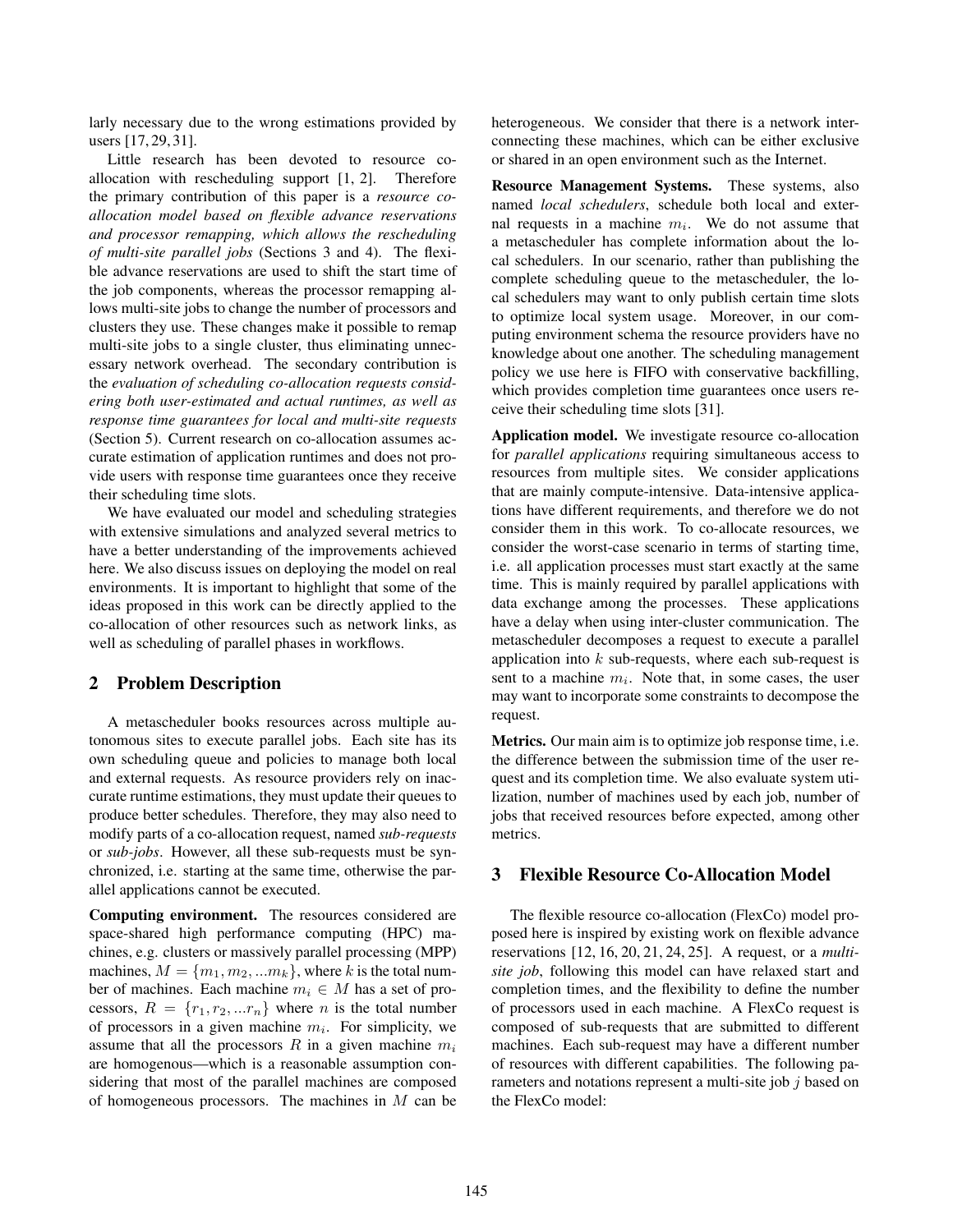

**Figure 1. Operations of a FlexCo request.**

- $R_j^{m_k}$ : number of processors required in each machine  $m_i$ , where k is the total number of sub-requests of the job  $j$ ;
- $T_j^s$ : job start time—determined by the scheduler;
- $T_j^e$ : job execution time;
- $T_j^x$ : job estimated execution time;
- $T_j^r$ : job ready time—minimum start time determined by the user;
- $T_j^c$ : job completion time—defined as  $T_j^s + T_j^e$ ;
- $T_j^{xo}$ : job estimated network overhead when using multiple sites.

A FlexCo request has two operations (Figure 1): (i) *Start time shifting:* changes the start time according to the relaxed time interval—the change must be the same for all sub-requests; and (ii) *Processor remapping:* changes the number of required resources of two or more sub-requests. Combining both operations is also important for the scheduler. In Figure 1, we observe that after using the processor remapping operation, it is possible reduce job response time by shifting the sub-requests. Note that the schedulers perform these operations while jobs are waiting for resources, and not during runtime. The idea here is to redefine the request specifications, not to migrate jobs.

**Start Time Shifting (Shift):** finding a common time slot may be difficult for users, hence once they commit the coallocation based on advance reservations, they will not be willing to change it. The modification of the start time may be useful for one resource provider in order to fill a fragment in the scheduling queue. If the other resource providers are also willing to shift the advance reservations to start earlier, the users will also have benefits. Note that this operation is not application dependent in the sense that it is only a shift on the start time of the user application.

**Processor Remapping (Remap):** A user requiring a certain number of resources tends to decompose the request statically according to the available providers at a certain time. Therefore users may not be able to reduce the start time of their applications when resources become available. To overcome this problem, *Remap* allows automatic remapping of the processors once the sub-requests are queued. This operation is application dependent since the throughput offered by each resource provider may influence the overall application performance. Thus, users may also want to incorporate restrictions on how the metascheduler should map and remap their requests. Branch-and-bound-based solvers for optimization problems are an example of application that is flexible to deploy and hence can have benefits from this operation. For network demanding applications, this operation allows the reduction of the number of resource providers required by a co-allocation request, which has a direct impact on the network utilization.

# **4 Scheduling of Multi-Site Requests**

The scheduling of a multi-site request consists in finding a free common time slot that meets the job requirements in a set of machines. We consider the scheduling to be *on-line*, where users submit jobs to resource providers over time and their schedulers make decisions based on only currently accepted jobs. The scheduling involves the manipulation of time slots, which are data structures composed of four values: (i)  $ts^{id}$ : identification; (ii)  $ts^s$ : start time; (iii)  $ts^c$ : completion time; and (iv)  $ts^n$ : number of resources available in this time slot.

# 4.1 Initial scheduling

The metascheduler performs the initial scheduling of an external request by following these four steps:

- 1. Ask the resource providers for the list of available time slots,  $TS = \{ts_1, ts_2, ..., ts_n\}$ , where *n* is the number of time slots.
- 2. Find the earliest common start time  $T_j^s$  that meets the request constraints, such as number of resources, start time, and completion time.
- 3. Generate a list of sub-requests.
- 4. Submit the sub-requests to the resource providers accordingly.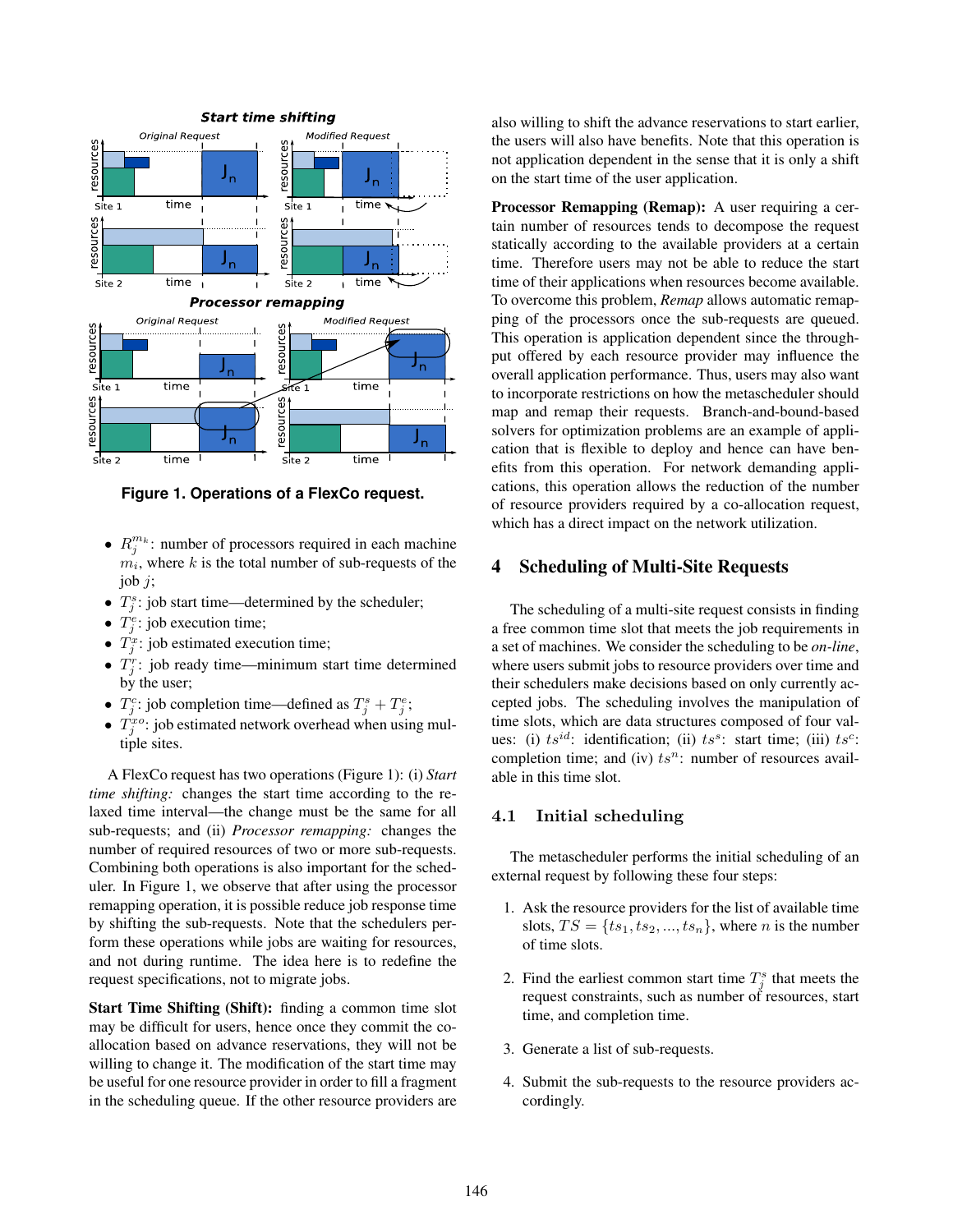In order to find the common start time  $T_j^s$ , the metascheduler verifies the values of  $T_j^s$  according to the list of available time slots  $TS$  and gets the maximum number of resources available in each machine  $m_i$  starting at time  $T_j^s$  that fits the job. Note that if the number of resources available in a particular  $m_i$  is greater than or equal to  $R_j$ , there is no need to consider the network overhead  $T_j^{xo}$  since the job will be submitted to a single machine  $m_i$ .

When generating the list of sub-requests, the metascheduler could follow different approaches. For example, it could try to decompose the multi-site jobs evenly in order to maintain the same load in each resource provider. In our approach, the metascheduler allocates as many processors as possible from a single resource provider per request. Every time a new external job arrives, the metascheduler uses the next-fit approach to give priority to the next resource provider. The idea behind the second approach is to increase the chances of fitting some multi-site jobs in a single site over time due to the rescheduling.

#### 4.2 Rescheduling

As described in the previous subsection, the initial scheduling of a multi-site job involves manipulation and transfer of time slots over the network. In order to reschedule multi-site jobs, one must consider the cost-benefit of transferring and manipulating time slots to optimize the schedule. Therefore, our approach is to reschedule a multisite job only when the resource provider is not able to find a local job that fills the fragment generated due to the early completion of a job. The local schedulers use Algorithm 1 to reschedule jobs whenever a job completes before its estimated time. The rescheduling is based on the *compressing* method described by Weil and Feitelson [31], which consists in bringing the jobs to the current time according to their estimated start times, not their arrival times (Lines 3- 5, 11-14). This avoids the violation of the completion time of jobs given by the original schedule. When implementing the algorithm, one could keep a list of jobs sorted according to start time instead of sorting them when rescheduling (Line 2).

Once the metascheduler receives a notification for rescheduling a multi-site job  $j_i$  from the resource provider (Line 8), it performs the rescheduling in a similar way as described in the initial scheduling procedures (Section 4.1). The main differences are that (i) for the **Shift** operation, the metascheduler asks for time slots only from those resource providers which hold the sub-requests of the multi-site job  $j_i$ ; and (ii) for the **Remap** operation the metascheduler contacts other resource providers rather than only the original ones. In addition, for this latter operation, the metascheduler may remove sub-requests from resource providers.

When deploying the model, a service, which we call here

**Algorithm 1**: Pseudo-code for rescheduling jobs, which is executed on the local schedulers when a job completes before the expected time.

|                | 1 coallocRescheduled $\leftarrow$ false                                       |  |  |  |  |
|----------------|-------------------------------------------------------------------------------|--|--|--|--|
|                | 2 Sort $Q^w   \{T_1^s \leq T_2^s  \leq T_n^s\}$ , where <i>n</i> is number of |  |  |  |  |
|                | jobs in the waiting queue                                                     |  |  |  |  |
|                | 3 for $\forall j_i \in Q^w$ do                                                |  |  |  |  |
| 4              | <b>if</b> $j_i$ is local job <b>then</b>                                      |  |  |  |  |
| $\overline{5}$ | Schedule job with backfilling                                                 |  |  |  |  |
|                |                                                                               |  |  |  |  |
|                | while <i>there are idle resources</i> <b>do</b>                               |  |  |  |  |
| 7              | <b>for</b> $\forall$ multisite jobs $j_i$ in $Q^w$ <b>do</b>                  |  |  |  |  |
| 8              | Contact metascheduler to reschedule $j_i$                                     |  |  |  |  |
| 9              | <b>if</b> $T_{i_i}^c \leq \text{previousT}_{i_i}^c$ then                      |  |  |  |  |
| 10             | $coallocRescheduled \leftarrow true$                                          |  |  |  |  |
|                |                                                                               |  |  |  |  |
|                | 11 <b>if</b> coallocRescheduled = true <b>then</b>                            |  |  |  |  |
| 12             | for $\forall j_i \in Q^w$ do                                                  |  |  |  |  |
| 13             | <b>if</b> $j_i$ is local job <b>then</b>                                      |  |  |  |  |
| 14             | Schedule job with backfilling                                                 |  |  |  |  |
|                |                                                                               |  |  |  |  |

the metascheduler, has to be available to access the information of multi-site jobs such as total number of required processors and location of resource providers holding the subrequests. An alternative is to associate to each sub-request a list of the resource providers holding the other sub-requests. The first approach brings the simplicity to the middleware of the local schedulers since they need to negotiate and keep track of only a single entity, i.e. the metascheduler. However, such a centralized entity becomes a bottleneck. The second approach has opposite advantages and drawbacks.

# **5 Evaluation**

In order to see the effects of a long-term usage of our model, we decided to evaluate it by means of simulations. We have used our event-driven simulator, named PaJFit (Parallel Job Fit) [21], which we have extended to support multi-site environments and FlexCo requests. We used real traces from supercomputers available at the Parallel Workloads Archive<sup>2</sup> to model the user applications. We compared the use of Shift and Shift with Remap operations against the co-allocation model based on rigid advance reservations, which provides response time guarantees but suffers from high fragmentation inside the resource provider's scheduling queues. This section presents a detailed description of the environment setup and metrics followed by the results and our analysis.

<sup>2</sup>Parallel Workloads Archive: http://www.cs.huji.ac.il/labs/parallel/workload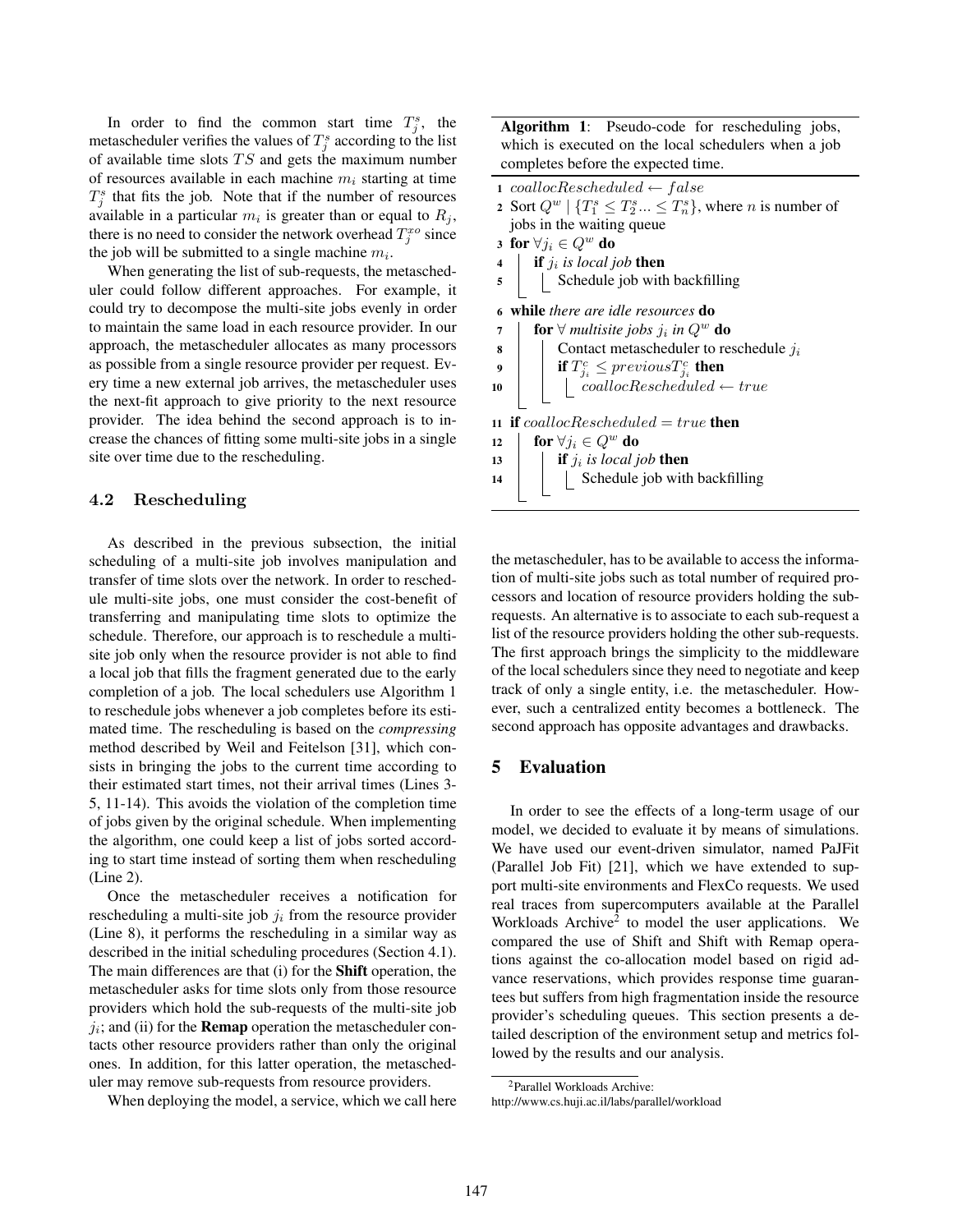**Table 1. Summary of workloads.**

| Location  | Procs | Jobs   | Actual — Estimated Load |
|-----------|-------|--------|-------------------------|
| Cluster 1 | 430   | 10.757 | $60\% - 225\%$          |
| Cluster 2 | 240   | 4.722  | $65\% - 138\%$          |
| Cluster 3 | 128   | 4,686  | $88\% - 376\%$          |
| External  | 798   | 170    | $10\% - 35\%$           |
| External  | 798   | 339    | $30\% - 77\%$           |

## 5.1 Experimental configuration

We modeled an environment composed of 3 clusters with their own scheduler and load, and one metascheduler which receives external jobs that can be executed in either a single or multiple clusters. For the local jobs we used the traces: 430-node IBM SP2 from The Cornell Theory Center (CTC SP2v2.1), 240-procs AMD Athlon MP2000+ from High-Performance Computing Center North (HPC2N v1.1) in Sweden, 128-node IBM SP2 from The San Diego Supercomputer Center (SDSC SP2 v3.1). For the external jobs we used the trace of a larger machine, the San Diego Supercomputer Center Blue Horizon with 1,152 processors: 144-node IBM SP, with 8 processors per node, considering jobs requiring at least 128 processors (SDSC BLUE v3.1). We simulated 45 days of these traces. In order to evaluate our model under different conditions, we varied the external load on the system by changing the arrival times of the external jobs. $3$  Table 1 summarizes the workload characteristics. We can observe that the estimated load is much higher than the actual load due to the wrong user estimations. More details on the workloads can be found at the Parallel Workloads Archive.

For the network overhead of multi-site jobs, as there is no trace available with such information, we have assigned to each job a random value defined by a Poisson distribution with  $\lambda$ =20. A study by Ernemann et al. [11] shows that co-allocation is advantageous when the penalty for network overhead is up to approximately 25%. Therefore, we limited the network overhead under this value.

We evaluated the system utilization and response time, i.e. the difference between the job completion time and submission time. In addition, we analyzed the behavior of multi-site jobs due to the rescheduling. We investigated these metrics according to the runtime estimation precision of all jobs in the system, which we varied from the original value defined in the workload to 20% plus the original value: e.g. if a job requests 10 minutes and it takes 6 minutes, we evaluate the execution with 6, 7, and 8 minutes. The metrics are also a function of the external load.



**Figure 2. Response time reduction of local jobs as a function of runtime estimation precision and external load.**



**Figure 3. Response time reduction of external jobs as a function of runtime estimation precision and external load.**



**Figure 4. Global utilization gain as a function of runtime estimation precision and external load.**

#### 5.2 Results and analysis

In order to evaluate the response time, we have separated the results for local and external jobs, Figures 2 and 3 respectively. We observe that rescheduling multi-site jobs brings benefits for both local and external jobs. Local jobs have more benefit because they can better fill the gaps in the head of the scheduling queue due to their characteristics, i.e. many jobs required less time and fewer processors. By using co-allocation based on rigid advance reservations, some local jobs may not be placed at the head of the scheduling queue since they would overlap with the advance reservations. Therefore, the benefit for local jobs is mainly due to those jobs that had this problem, and therefore, by shifting the multi-site jobs, some local jobs could be shifted as well. We can also observe from these results that in most scenarios, Shift+Remap provides better schedules than only the Shift operation. That is because of the higher flexibility

<sup>&</sup>lt;sup>3</sup>To vary the load we used a strategy similar to that described by Shmueli and Feitelson to evaluate their backfilling strategy [26], but we fixed the time interval and included more jobs from the trace.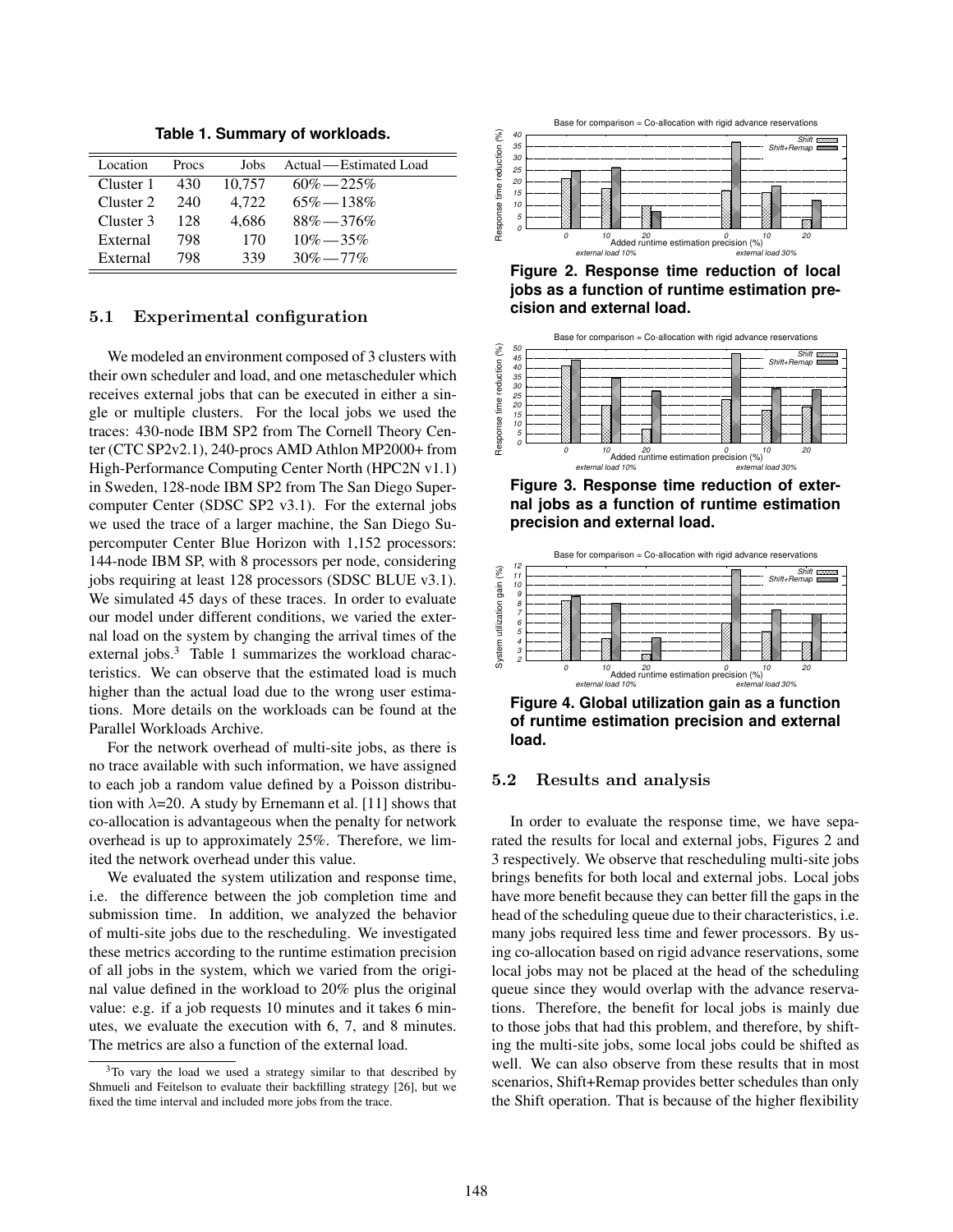

**Figure 5. Percentage of multi-site jobs moved to a single cluster as a function of runtime estimation precision and external load.**



**Figure 6. Number of clusters used by job with system external load=10%.**



**Figure 7. Number of clusters used by job with system external load=30%.**



**Figure 8. Percentage of multi-site jobs that reduce their response time due to rescheduling as a function of runtime estimation precision and external load.**

the Shift+Remap gives to the scheduler and by the fact that some multi-site jobs can be remapped to a single cluster.

Filling the gaps using FlexCo requests has a direct impact on the system utilization, as can be observed in Figure 4. For system utilization we can see that Shift+Remap consistently provides better results than only shifting the requests, reaching its peek in an improvement of over 10% in relation to co-allocation based on rigid advance reservations. For both response time and system utilization we observe that the higher the imprecision on runtime estimations, the better the benefit of rescheduling multi-site jobs.

To better understand what happens with the multi-site jobs, we measured the number of jobs remapped to a single cluster due to the rescheduling. From Figure 5 we observe that approximately 20% of multi-site jobs, that otherwise would use inter-cluster communication, were migrated to a single cluster. Different from the utilization and response time, this metric does not present a smooth behavior. That is because moving jobs to a single site is highly dependent on the characteristics and packing of the jobs.

Figure 6 and 7 illustrate the total number of clusters used by the external jobs. We observe that when the external load is only 10% more jobs can be moved to a single cluster. However, when the system has a higher load, it is more difficult to find big spaces in a single cluster. Moreover, in this second case, multi-site jobs may end up accessing fragments of more sites to reduce their response time.

Figure 8 illustrates the percentage of multi-site jobs that were initially submitted to more than one site and that were able to access the resources before expected due to rescheduling. We observe that this improvement occurs for almost all multi-site jobs for all scenarios. Both operations helped to improve the schedule of multi-site jobs, however, as we have already showed, Shift+Remap provides a higher impact on the improvement.

The experimental results presented in this section demonstrate that local jobs are not able to fill all the fragments in the scheduling queues and therefore co-allocation jobs need to be rescheduled. The more the users are imprecise with their estimations the more important is the rescheduling. That is because the need for the rescheduling increases with the number and size of the fragments generated by the wrong estimations in the head of the scheduling queues.

## **6 Related Work**

Czajkowski et al. [6] focus on failures of co-allocation requests. Different from our work, they do not use advance reservations due to the lack of support of the local resource managers at that time. They rely on a solution based on the current availability of the resources and queue-time estimations of the resource providers. Later, Czajkowski et al. [7] propose an approach in which users could modify their coallocation requests via *add*, *delete*, and *substitute* operations. Resources could be classified in categories, *required*, *interactive* and *optional*, in order to simplify the management of resource failures. Their work does not consider the rescheduling of multi-site jobs without user interaction.

Foster et al. [13] propose the Globus Architecture for Reservation and Allocation (GARA), which aims to pro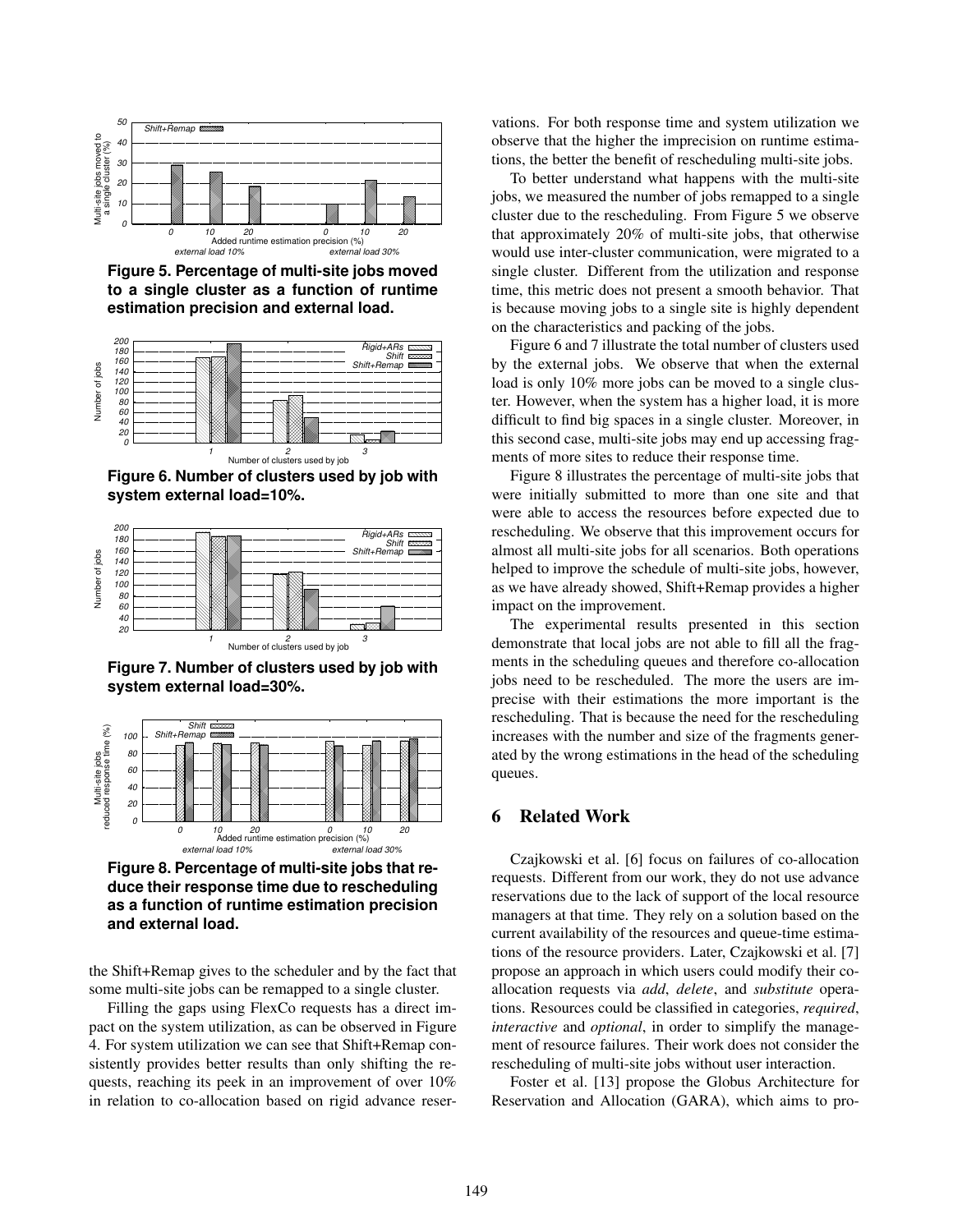vide a platform with support for quality of service guarantees through advance reservations. Their work focuses more on middleware aspects rather than on scheduling optimizations.

Alhusaini et al. [1,2] investigate the mapping of independent tasks requiring co-allocation on distributed resources in order to minimize schedule length. Their solution is based on a two-phase approach. The first phase is off-line planning where the scheduler assigns tasks to resources assuming that all applications hold all the required resources for their entire execution. The second phase is run-time adaptation where the scheduler makes decisions according to the actual computation and communication costs, which may be different from the estimated costs used in the first phase. Applications may release some resources before the completion of the execution. Similar to our work, they consider the wrong estimation of job requirements and the need of a rescheduling phase to overcome this problem. However, they assume that each task to be mapped is known a priori and that all the resources are exclusive for the coallocation tasks, i.e. there are no local jobs competing for resources.

MacLaren et al. [18] discuss the problem of resource coallocation, in particular focusing on fault tolerance, and propose a system called HARC (Highly-Available Robust Coallocator). Their system uses a two-phase approach based on advance reservations to handle the distributed transaction problem. Similar to our approach, the scheduler does not have access to the scheduling queue of the resource managers but asks for free time slots. The system supports the creation of a reservation, cancellation, modification of number of requested CPUs and time of the reservation. Nevertheless, they do not address issues such as finding an optimal schedule or managing the reservations once they have been made. Therefore, we see HARC as a middleware that provides services that can be used to deploy the policies described in this paper.

Azzedin et al. [3] propose a co-allocation mechanism that does not rely on advance reservations. Their schema, called synchronous queuing (SQ), synchronizes the subtasks at the scheduling cycles (or more often), by speeding them up or slowing them down. One of the main problems of this approach is the *co-allocation skew*, i.e. time difference between the fastest running and the slowest running subtask, may be long. Therefore, resources would not be effectively utilized. In addition, depending on the application and computing environment, it is not possible to modify the execution speed of sub-tasks. The strategies presented in this paper can overcome the limitations Azzedin et al. mentioned about using advance reservations for co-allocation.

Bucur and Epema [4] investigate scheduling policies and different queuing structures for resource co-allocation in multi-cluster systems. They evaluate the differences of having a single global scheduler, only local schedulers and both structures together, as well as different priorities for local and external. Their work does not use advance reservations. Therefore, it is not possible to give completion time guarantees to the users requiring co-allocation and local resources may be idle until all the co-allocation requirements are satisfied.

#### **7 Conclusions and Further Work**

In this paper, we have shown the impact of rescheduling co-allocation requests in environments where resource providers deal with inaccurate runtime estimations. As local jobs are not able to fill all the fragments in the scheduling queues, the co-allocation requests should not be based on rigid advance reservations. Our flexible co-allocation (FlexCo) model relies on shifting of advance reservations and processor remapping. These operations allow the rescheduling of co-allocation requests, therefore overcoming the limitations of existing solutions in terms of response time guarantees and fragmentation reduction.

Regarding the rescheduling operations, Shift provides good results against the rigid-advance-reservation-based co-allocation and is not application dependent since it only changes the start time of the applications. Shift with Remap provides even better results but is application dependent since it also modifies the amount of work submitted to each site. Parallel applications that have flexible deployment requirements, such as branch-and-bound-based solvers for optimization problems, can have benefits from the Remap operation. In our experiments we showed that depending on the system load, Remap can reduce the number of clusters used by multi-site requests. In the best case, a job initially mapped to multiple sites can be remapped to a single site, thus eliminating unnecessary network overhead, which is important for network demanding parallel applications.

As future work we will explore the use of systemgenerated predictions rather than user runtime estimates [22, 30]. As user estimations are usually very imprecise, system-generated predictions may reduce the need for rescheduling. However, this hypothesis needs to be verified. We will also consider requests with underestimated usage times.

## **Acknowledgments**

We would like to thank Marcos Dias de Assunção, SungJin Choi, Chee Shin Yeo, and Srikumar Venugopal for their comments on the paper. This work is partially supported by research grants from the Australian Research Council (ARC) and Australian Department of Innovation, Industry, Science and Research (DIISR).